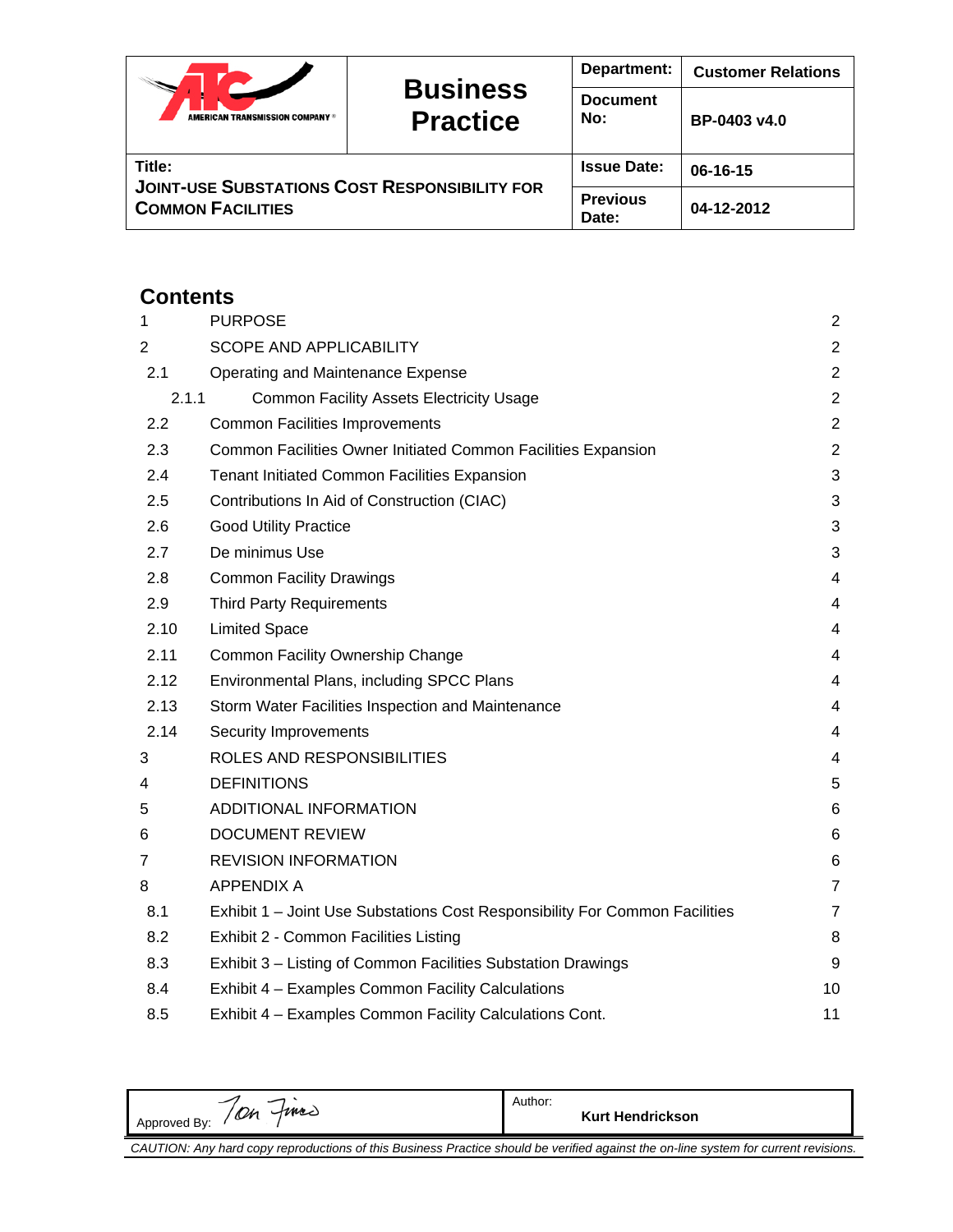## **1 PURPOSE**

This Business Practice identifies the allocation of the cost responsibility for expansions and improvements to Common Facilities at Joint Use Substations. These expansions and improvements may arise from project work of the Common Facilities Owner, a Tenant, or as a result of equipment failure or infrastructure modernization. It applies to substations that were deemed Joint Use Substations at the time of ATC formation, as well as those that are deemed Joint Use Substations and constructed following ATC's initial formation. The entity that drives the need for Common Facilities Expansion will be responsible for the initial associated costs. If Common Facilities Expansion is driven by the Tenant, the Common Facilities Owner will book the assets at zero value so that annual return on and of will not be collected on an asset for which the Tenant has already paid in full. Annual proportionate allocation of Common Facilities operating and maintenance costs will change as values of Assignable Facilities change. Common Facilities Improvements will be the responsibility of the Common Facilities Owner.

## **2 SCOPE AND APPLICABILITY**

### **2.1 Operating and Maintenance Expense**

 Each Party is responsible for the operation and maintenance of its Assignable Facilities at its sole cost. The Common Facilities Owner shall perform or have performed all operation and maintenance of Common Facilities as required by and in accordance with Good Utility Practice and any applicable mandatory reliability standards. The Common Facilities Owner shall calculate and bill each Joint Use Substation Tenant, and each Joint Use Substation Tenant shall pay the Common Facility Owner the Joint Use Substation Tenant's allocable share times the costs associated with operating and maintaining the Common Facilities at each Joint Use Substation in accordance with the Agreement.

#### **2.1.1 Common Facility Assets Electricity Usage**

Electricity consumed by common facility assets (heating, and cooling, yard lighting, etc.) will be the cost responsibility of the Common Facility Owner consistent with the ATC "Transmission Related Station Power Use At Substations" Business Practice. If this equipment is metered separately or if the parties agree on an estimating methodology, the common facility assets electricity cost can be split like other O&M expenses. An estimate of this cost would be included in the annual O&M forecast exchanged in July/Aug of each year for budgeting purposes.

#### **2.2 Common Facilities Improvements**

When existing Common Facilities must be expanded, improved, or replaced by reason of degradation or failure due to use over time, or the Parties mutually agree upon an expansion, improvement or replacement of Common Facilities, the Parties shall cooperate in good faith on the design, engineering, scheduling and installation of the expansion, improvement or replacement. The functionality of the expanded, improved or replaced Common Facilities shall be equal to or greater than their original functionality unless the Parties agree otherwise. The Common Facilities Owner shall perform or have performed the expansion, improvement or replacement in accordance with Good Utility Practice and will own the expanded, improved, or replaced Common Facilities when they are completed. Each Joint Use Substation Tenant shall pay its Joint Use Substation Tenant's allocable share of the Common Facilities Owner's costs of the expansion, improvement or replacement to the Common Facilities Owner through the Return On and Of Billing.

#### **2.3 Common Facilities Owner Initiated Common Facilities Expansion**

If the Common Facilities Owner determines that a modification to its Assignable Facilities or a change in its business needs or operating requirements requires an expansion, improvement or replacement of Common Facilities at a Joint Use Substation, it shall provide reasonable notice to the Joint Use Substation Tenants of that Joint Use Substation. The Parties shall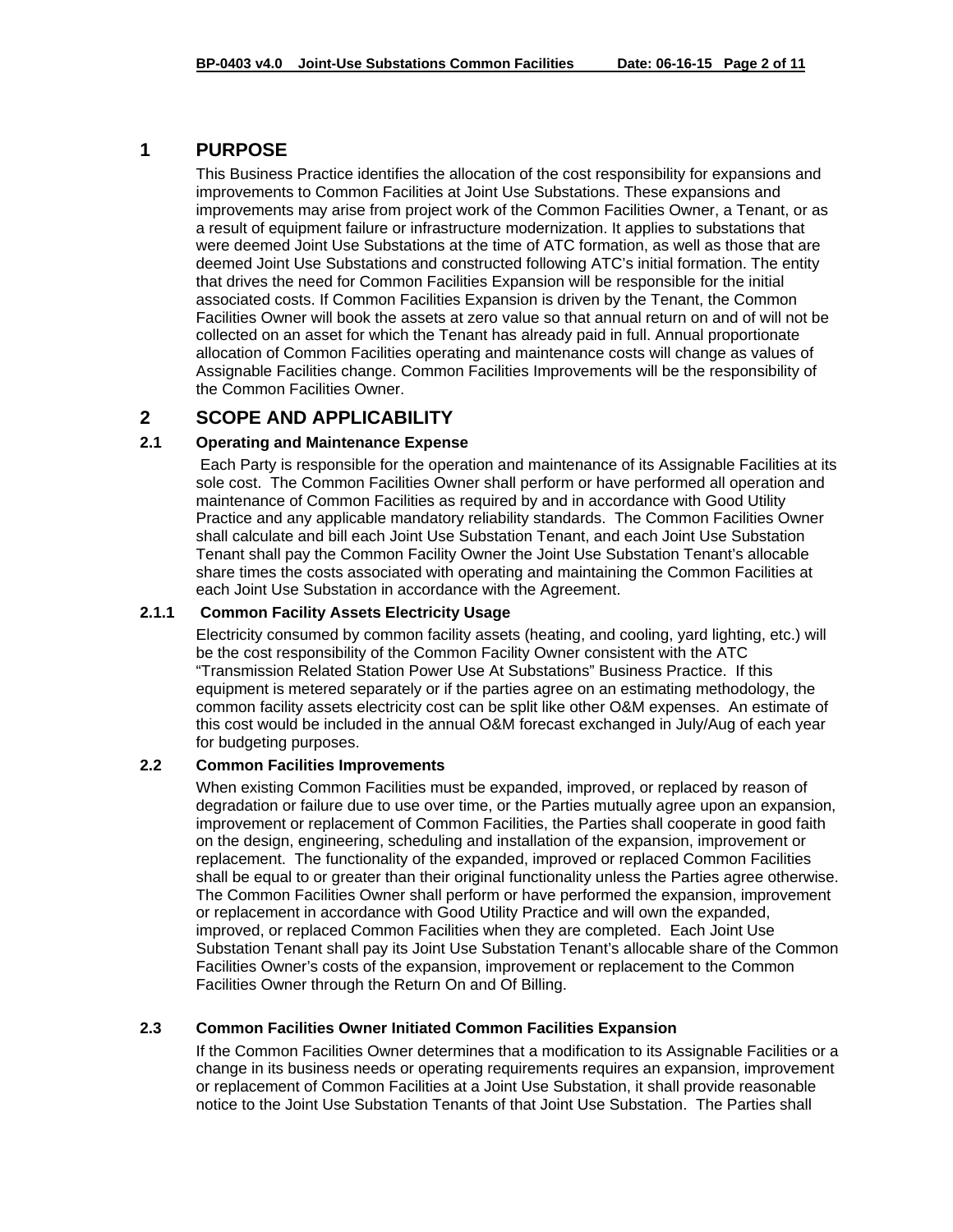cooperate in good faith on the design, engineering, scheduling and installation of the expansion, improvement or replacement. The Common Facilities Owner shall perform or have performed the expansion, improvement or replacement in accordance with Good Utility Practice and will own the expanded, improved or replaced Common Facilities when they are completed. Each Joint Use Substation Tenant shall pay its Joint Use Substation Tenant allocable share of the Common Facilities Owner's costs of the expansion, improvement, or replacement to the Common Facilities Owner through Return On and Of Billing.

### **2.4 Tenant Initiated Common Facilities Expansion**

If a Joint Use Substation Tenant determines that a modification to its Assignable Facilities or a change in its business needs or operating requirements requires an expansion, improvement or replacement of Common Facilities at a Joint Use Substation, the Joint Use Substation Tenant may request the Common Facilities Owner to perform the expansion, improvement or replacement pursuant to the Project Services Agreement or any other acceptable agreement between the Parties.

When the Project Services Agreement is utilized, the Project Services Agreement and its procedures shall govern the request except as follows:

a.) When a Joint Use Substation Tenant reimburses the Common Facilities Owner for the expansion, improvement or replacement of Common Facilities, the value of such Common Facility expansion, improvement or replacement shall be entered on the books of the Common Facilities Owner at zero net book value. The expansion, improvement or replacement shall not be reflected in the Common Facilities Owners' Return On and Of Billings.

b.) Any reimbursement shall be made at a time that is mutually agreeable to the Common Facilities Owner and the Joint Use Substation Tenant. Upon receipt of such reimbursement, the Common Facilities Owner shall assume responsibility for any and all tax liabilities resulting from such reimbursement.

### **2.5 Contributions In Aid of Construction (CIAC)**

Any CIAC payment shall be made at a time that is mutually acceptable to the affected Parties. When one Party, either Common Facilities Owner or Tenant, makes a payment that is later deemed to be taxable to the other Party by the Internal Revenue Service, the Party receiving the payment for the Common Facilities Expansion or Common Facilities Improvement will assume full responsibility for any and all tax liability implications as a result of the CIAC.

#### **2.6 Good Utility Practice**

The Common Facilities Owner has the obligation in the exercise of prudent business judgment to operate and maintain all of the Common Facilities according to Good Utility Practice standards. Because the determination of Good Utility Practice may be different for transmission, distribution and generation facilities, the most stringent definition of Good Utility Practice as used by either Party at a given Joint Use Substation shall be applied to that Joint Use Substation. Additionally, any of the Tenants at any Joint Use Substation may reasonably require that, due to the differences in the definition of Good Utility Practice, the Common Facilities Owner provide Common Facilities Improvements to any component of the Common Facilities subject to the terms above.

#### **2.7 De minimus Use**

In situations where the Parties agree the used and useful benefit of a Common Facilities Owner's asset is of minimal or insignificant value or benefit to a Joint Use Substation Tenant and therefore does not warrant proportionate cost allocation by the Common Facilities Owner will be considered de minimus use. Examples of de minimus use may include but are not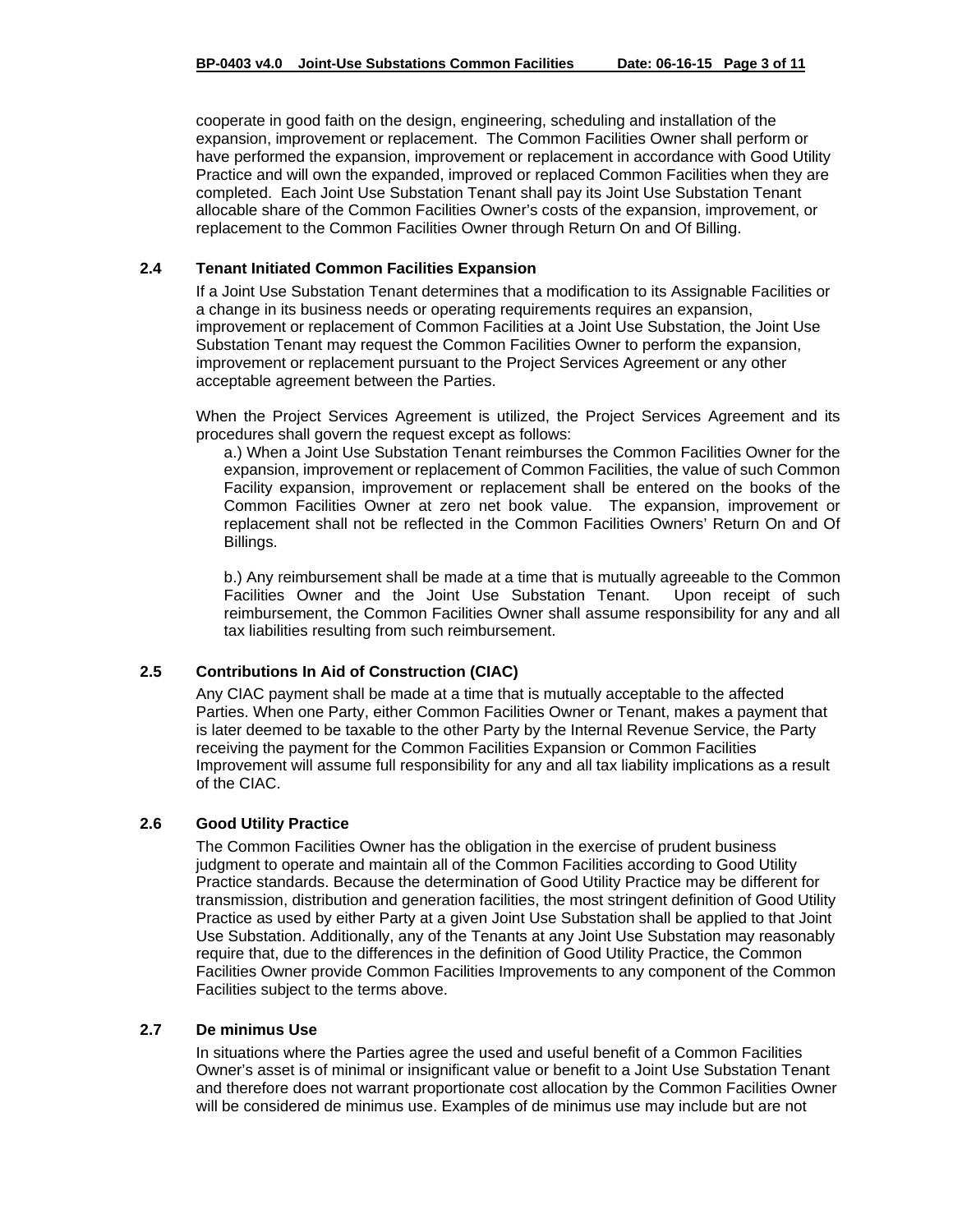limited to, spare fuse storage in a control house, a control wire in a trench, conduit, and/or cable tray or the presence of metering for balancing authority or revenue collection purposes. In retrofit situations, if there is less than a 10% increase in common usage that increased use will be considered de minimus use. An example is a Tenant adds 1 cable to 10 cable trenway; the additional cable is considered de minimus use.

### **2.8 Common Facility Drawings**

The Common Facility Owner is responsible to control, update and maintain the substation drawings that contain Common Facilities information and to provide current updated electronic copies of those drawings to the Tenant upon request. The Tenant has cost responsibility to check out and correctly update and return drawings in support of their projects. (See Exhibit 3 for a listing of drawings that typically show Common Facilities).

### **2.9 Third Party Requirements**

For instances when third parties require special upgrades at a Joint Use Substation such as substation facades, retaining walls, retention facilities, etc., the Party causing the substation expansion or improvement funds the special upgrade and turns it over to the Common Facility Owner to care for the asset(s) going forward. Operating and maintenance costs for these special requirements are shared between the Parties pursuant to the Agreement as Common Facilities.

#### **2.10 Limited Space**

Space inside Joint Use Substations will generally be allocated on a first come first serve basis unless an approved budgeted project already exists for the space and is to be installed within 24 months of notice to the other Party.

### **2.11 Common Facility Ownership Change**

Generally, Common Facility ownership is established initially as the Party with the greatest value of Assignable Facilities. The Parties can mutually agree to change ownership and transfer common assets on a case by case basis when circumstances warrant a change due to changing business needs.

### **2.12 Environmental Plans, including SPCC Plans**

Responsibility for the SPCC Plan will be determined on a case-by-case basis but generally will be the responsibility of the Common Facility Owner and will include the Tenant's oil-filled equipment.

#### **2.13 Storm Water Facilities Inspection and Maintenance**

Responsibility for inspecting and maintaining storm water facilities will be determined on a case by case basis but generally will be the responsibility of the Common Facility Owner.

### **2.14 Security Improvements**

Security improvements including video management systems, physical access control systems (card readers), and concrete perimeter and equipment security walls, but excluding "Common Facilities" defined herein, will be assignable costs to the party initiating the work. *Security assets will not be used in the listing of transmission or distribution assets used to determine ownership percentage used in cost sharing calculations.*

## **3 ROLES AND RESPONSIBILITIES**

### **Regional Manager Customer Relations**

Schedules and facilitates meetings between ATC & LDC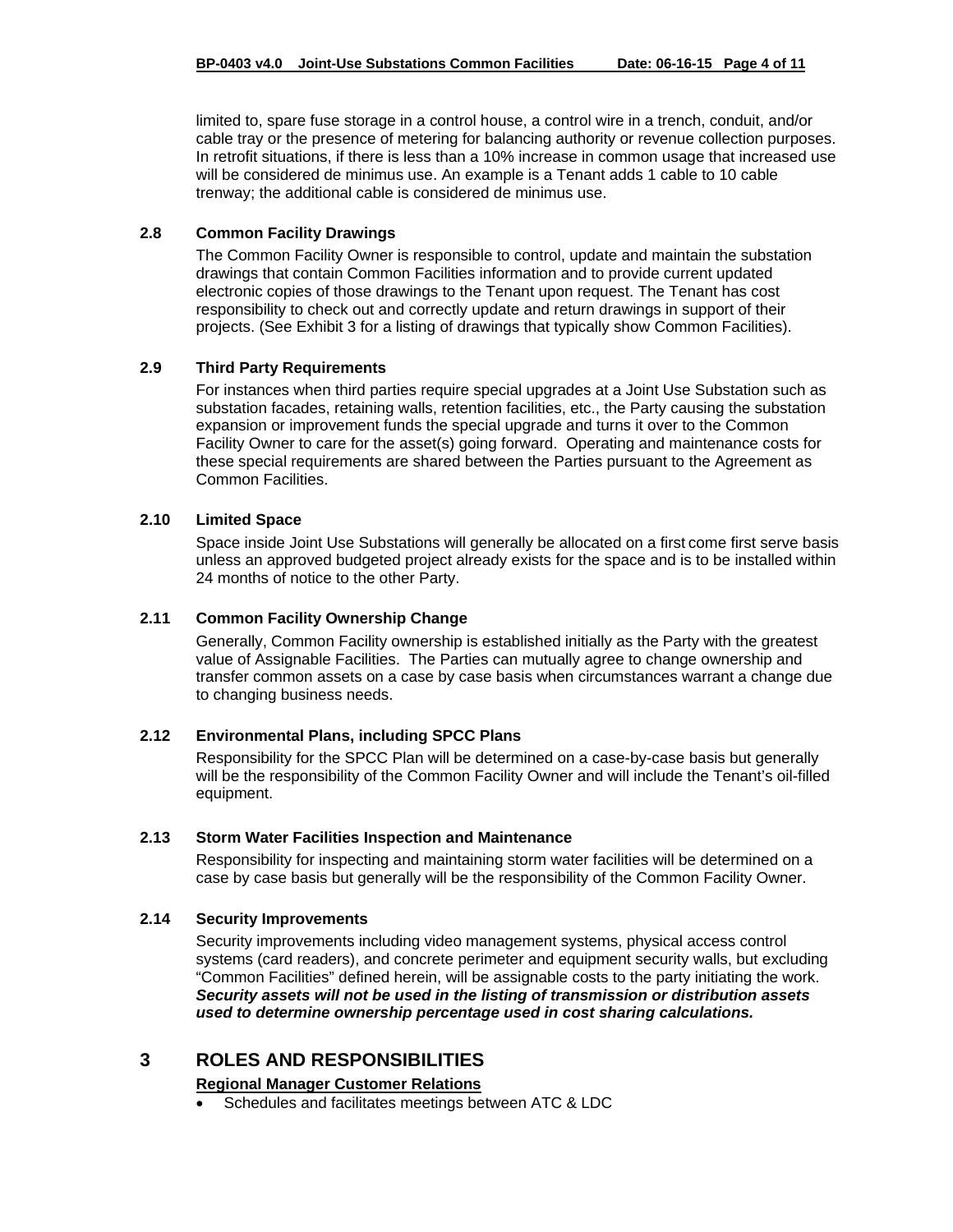Works toward issue resolution

## **ATC/ LDC Project Team**

Identifies which assets are common and assignable

#### **ATC / LDC Asset Accounting**

Properly books common and assignable assets

#### **Vice President, External Affairs**

• Provides final approval of the business practice.

### **4 DEFINITIONS**

l

Definitions are for reference only, refer to Common Facility Agreement for exact definition language.

**Agreement1** – is the Common Facilities Agreement between the Common Facilities Owner and Joint Use Substation Tenant.

**Assignable Facilities** – are those used and useful facilities at a Joint Use Substation that belong to and serve a single owner and are not Common Facilities.

**Common Facilities** - are those facilities at a Joint Use Substation that are used and useful to both Parties. Common Facilities include, but are not limited to, batteries, structures that house equipment, ground grids, fences, gravel areas, parking areas, landscaping, access roads, yard lighting, shielding and screening. See Exhibit 2 for a more extensive listing of typical Common Facilities found in a Joint Use Substation. Common Facilities do not include land, land rights, intangible assets, Assignable Facilities or those Common Facilities deemed to be of de minimus use by the Parties to the Agreement. Most, if not all, Joint Use Substations have Common Facilities.

**Common Facilities Expansion** – shall mean additions made to the Common Facilities as they existed when the substation was first designated a Joint Use Substation and which require an increased footprint, completely new material, infrastructure, etc. Common Facilities Expansion examples include but are not limited to : expansion of ground grid, fencing, RTU's, site grading and stoning, addition of area lighting, expansion of the control house, station power facilities (both AC & DC) and lightning protection.

**Common Facilities Improvement** – are improvements or replacements made to existing Common Facilities for the betterment, maintenance, and/or operation of existing Common Facilities by reason of their obsolescence, or equipment failure.

**Common Facilities Owner** – means, unless otherwise agreed to in writing by the Parties, the Party that owns the greater value (based on original installed cost) of Assignable Facilities at the Joint Use Substation as of the date the distribution utility transferred its transmission facilities to ATC, or the date the substation became a Joint Use Substation (whether by designation or completion of construction), whichever date is later.

**Joint Use Substation** – means a substation at which Assignable Facilities are owned and operated by each Party. A listing of the Joint Use Substations covered by the Agreement is typically found in Schedule 3 of that Agreement. The Agreement Schedule 3 may be amended from time to time by mutual agreement of the Parties to reflect new Joint Use Substations and changes in designations of existing Joint Use Substations.

**Joint Use Substation Tenant (or Tenant)** - means an entity who is not the Common Facilities Owner but owns assignable facilities within a Joint Use Substation. There may be more than one Joint Use Substation Tenant associated with a Joint Use Substation.

<sup>&</sup>lt;sup>1</sup> Note: This is a defined term to be used as part of this Business Practice and is not found in the referenced Common Facility Agreement.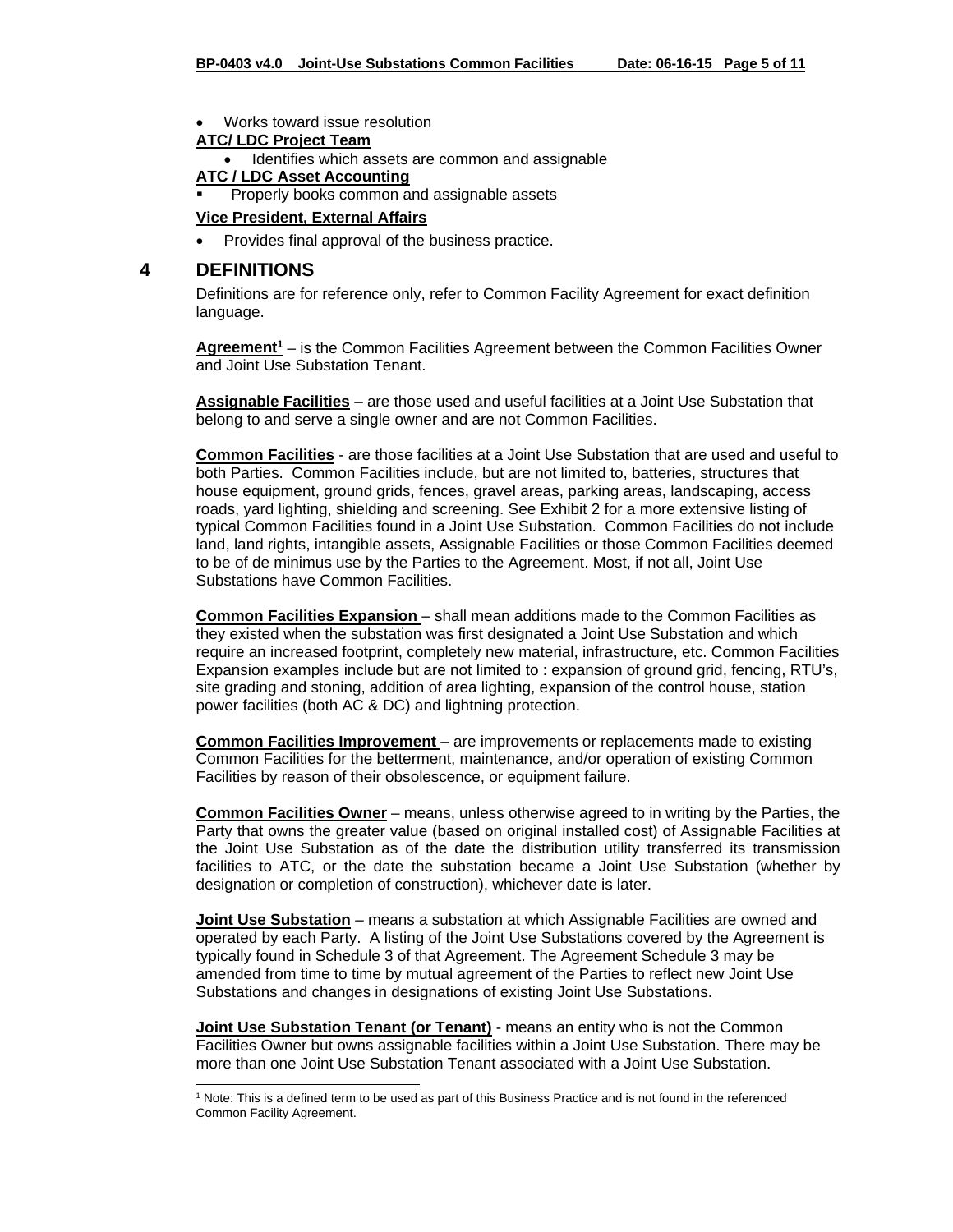**Party2** – The Common Facilities Owner and the Joint Use Substation Tenant each may be referred to as a "Party" or collectively as the "Parties".

**Return On and Return of Billings** - means an annual billing of Joint Use Substation Tenant by the Common Facilities Owner pursuant to Article 4 of the Agreement of the following amounts:

- (a) "Return On investment" shall be calculated as follows: by multiplying the total net book investment value of the Common Facilities times the overall pre-tax rate of return allowed the Common Facilities Owner by the governmental agency with jurisdiction over Common Facilities Owner's rates in its most recent rate order times the Joint Use Substation Tenant's allocable share; and
- (b) "Return Of investment" shall be calculated as follows: by using the depreciation rate most recently established for the Common Facilities by the governmental agency with jurisdiction over Common Facility Owner's rates in its most recent depreciation order to determine the annual depreciation of the Common Facilities, then multiply by the Joint Use Substation Tenant's allocable shares.

## **5 ADDITIONAL INFORMATION**

In given the Common Facilities Owner expenditures may be driven by Tenant construction needs, it is the responsibility of the Tenant to provide adequate notice of these impacts so they can be included in the budget processes of the Common Facilities Owner. ATC will continually strive to fully inform Common Facilities Owners of forecasted Common Facility Expansions or Common Facilities Improvements, which may occur, as a result of an ATC project. In its role as a Common Facilities Owner, ATC expects similar consideration from Tenants.

## **6 DOCUMENT REVIEW**

This document will be reviewed and revised as necessary no less than every three years.

## **7 REVISION INFORMATION**

| Version | <b>Author</b>    | <b>Date</b> | <b>Section</b>                                                               | <b>Description</b>                                                     |
|---------|------------------|-------------|------------------------------------------------------------------------------|------------------------------------------------------------------------|
| 3.0     | Kurt Hendrickson | 11-28-2012  | <b>Storm Water</b><br><b>Facilities</b><br>Inspection<br>and<br>Maintenance. | Wording Change to<br>'Common Facilities Owner'<br>from 'permit holder' |
| 4.0     | Kurt Hendrickson | 3-19-2015   | 2.14<br>8.2                                                                  | <b>New</b><br>Add to security equipment                                |

l <sup>2</sup> Note: This is a defined term to be used as part of this Business Practice and is not found in the referenced Common Facility Agreement.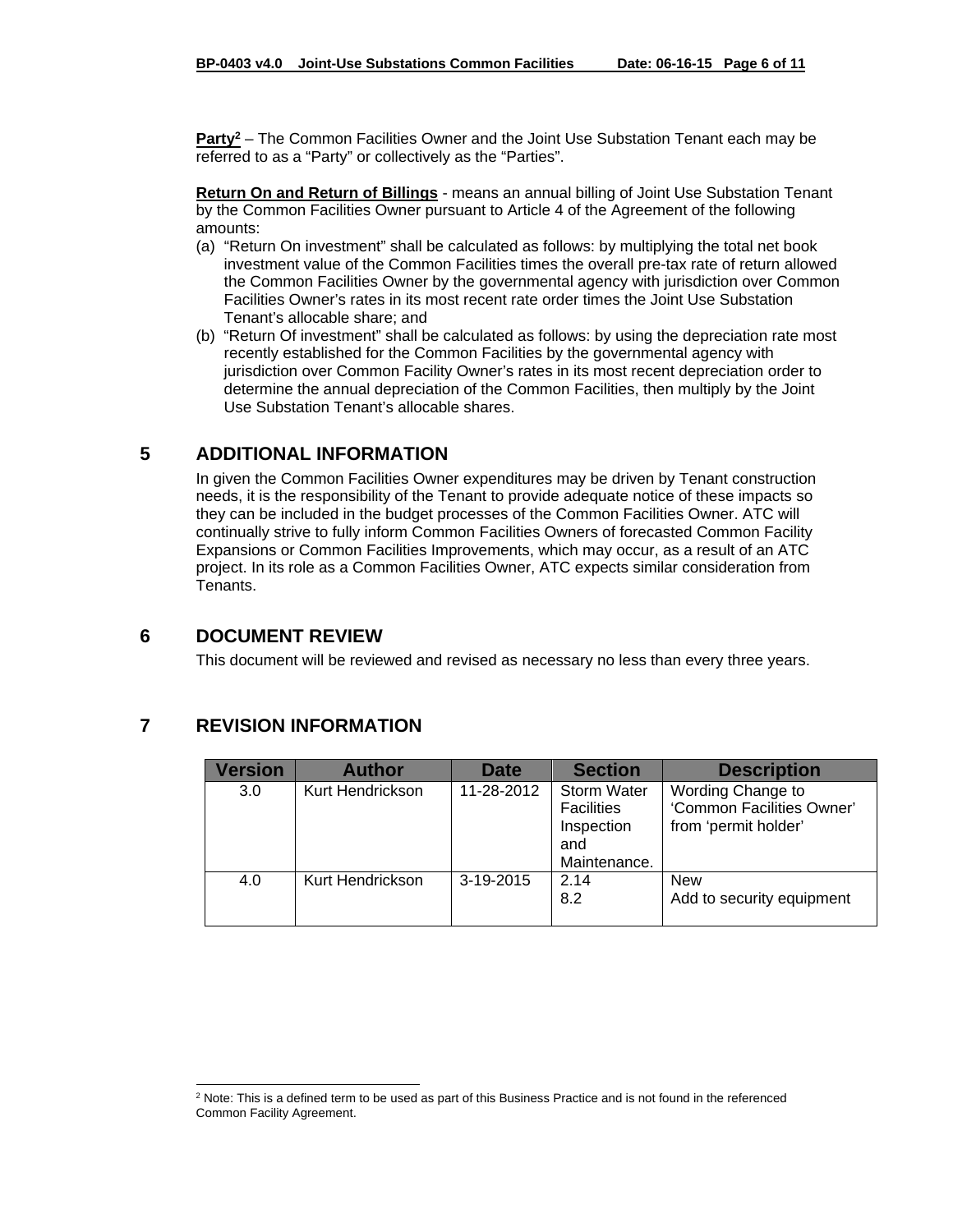# **8 APPENDIX A**

## **8.1 Exhibit 1 – Joint Use Substations Cost Responsibility For Common Facilities**

|                                          | <b>Business Practice</b>                                                                                                                                                        | <b>Revision 1</b><br>Effective Date 09/01/2010                                                                                                                                                                                                                                               |  |  |
|------------------------------------------|---------------------------------------------------------------------------------------------------------------------------------------------------------------------------------|----------------------------------------------------------------------------------------------------------------------------------------------------------------------------------------------------------------------------------------------------------------------------------------------|--|--|
|                                          | Annual O & M (e.g. monitoring, cutting<br>grass, weed control, snow removal, etc.)                                                                                              | CFO costs shared between CFO and<br>Tenant based upon relative amount of<br>Assigned Facilities owned by each                                                                                                                                                                                |  |  |
|                                          | CFO* performs improvement beneficial to<br>all parties (e.g. battery replacements,<br>routine replacement of auxiliary power<br>transformers, ground grid upgrade, etc.)        | CFO pays ownership booked to CFO<br>recovered thru proportionate share of<br>return on and of billings                                                                                                                                                                                       |  |  |
|                                          | CFO requires improvement (e.g. larger<br>battery or auxiliary power transformers,<br>$etc.$ )                                                                                   | CFO pays ownership booked to CFO<br>recovered thru proportionate share of<br>return on and of billings                                                                                                                                                                                       |  |  |
| COST RESPONSIBILITY SCENARIO DESCRIPTION | Tenant requires improvement (e.g. Larger<br>Battery or Auxiliary Power Transformers,<br>$etc.$ )                                                                                | CFO Pays -with CIAC from Tenant for<br>Undepreciated Amount of existing<br>asset and marginal cost for larger<br>replacement over and above<br>replacement with ratings equivalent to<br>existing. Ownership booked to CFO.<br>No Return On and Of Billings since<br>Tenant has paid in full |  |  |
|                                          | CFO initiated site expansion (e.g. land<br>acquisition, increased footprint, new<br>addition to ground grid or fence) to<br>accommodate a CFO need                              | CFO pays ownership booked to CFO<br>recovered thru proportionate share of<br>return on and of billings                                                                                                                                                                                       |  |  |
|                                          | Tenant initiated site expansion (e.g. land<br>acquisition, increased footprint, addition to<br>ground grid or fence) to accommodate a<br><b>Tenant need</b>                     | Tenant Pays as CIAC to CFO<br>Ownership transferred to CFO at end<br>of work on Common. No Return On<br>and Of Billings as Tenant has already<br>paid in full                                                                                                                                |  |  |
|                                          | Jointly-initiated site expansion (e.g. land<br>acquisition, increased footprint, addition to<br>ground grid or fence) to accommodate both<br>transmission and distribution work | CFO pays ownership booked to CFO<br>recovered thru proportionate share of<br>return on and of billings                                                                                                                                                                                       |  |  |

\*CFO = Common Facilities Owner as referenced in Business Practice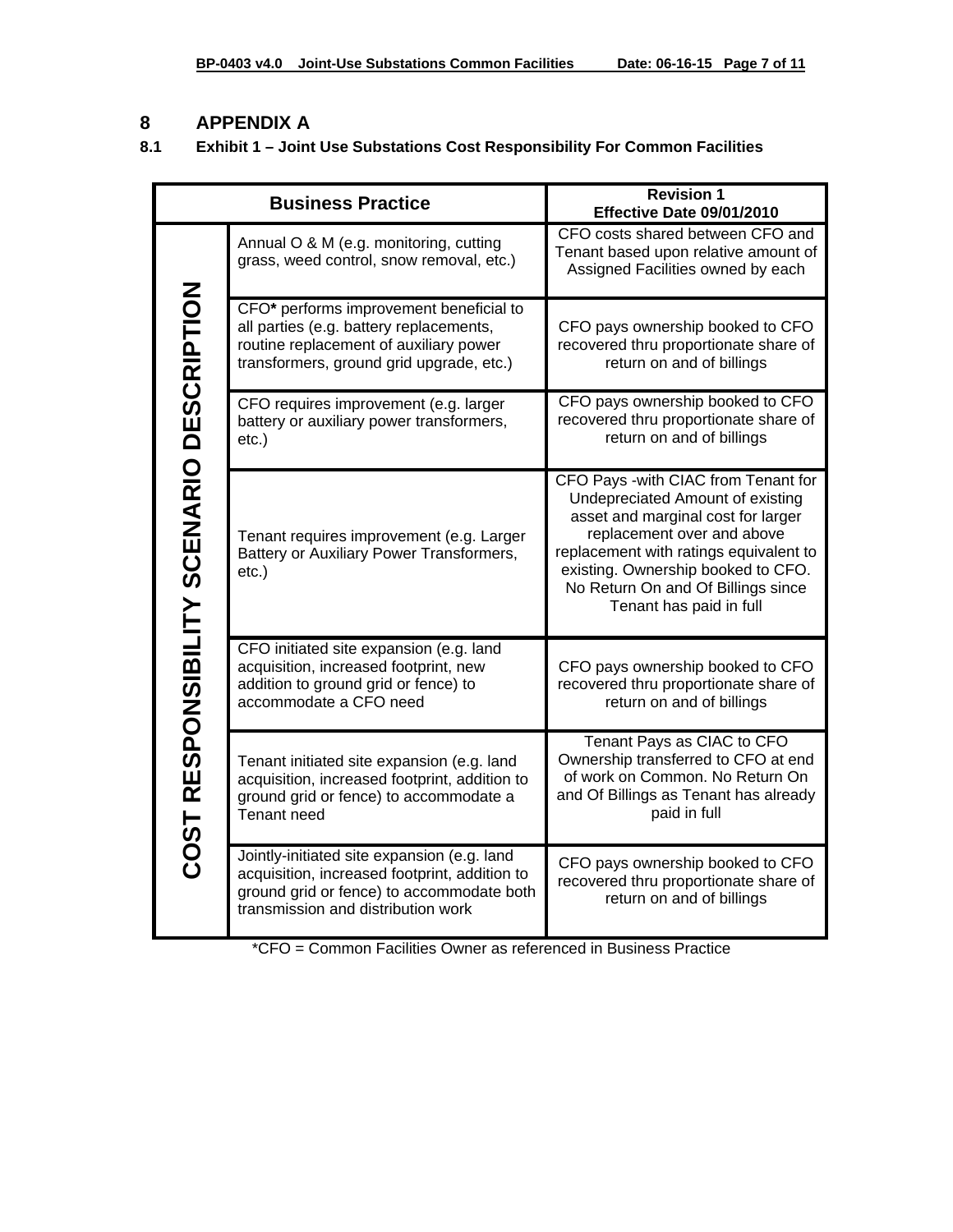### **8.2 Exhibit 2 - Common Facilities Listing**

Listed below are the typical common facilities found in Joint Use Substations:

AC/DC Distribution (Station Power) – (Note: separately owned AC panels are Assignable Facilities – not Common Facilities). Air conditioning / heating (HVAC) **Battery** Battery charger Cable trench - Trenwa Cables associated with Common Facilities Communication facilities Shared Control Building (House) and Foundation – (Note: separately owned control buildings and foundations are Assignable Facilities – not Common Facilities). Drainage (storm sewers & storm water facilities) Duct system Fence (Chain Link and Reinforced Metal) Fire protection Gravel (grading & surfacing) Ground grid Ground stingers (pigtails) Landscaping Main termination cabinet Roads / bridges RTU Shield wire - lightning protection (including the lightning mast) Substation barriers Substation signage Yard (station) lighting Yard enclosure with Common Facilities Yard junction box

Yard receptacles Other agreed upon facilities/equipment

#### *This list represents typical common assets unless the parties agree a particular asset is assignable.*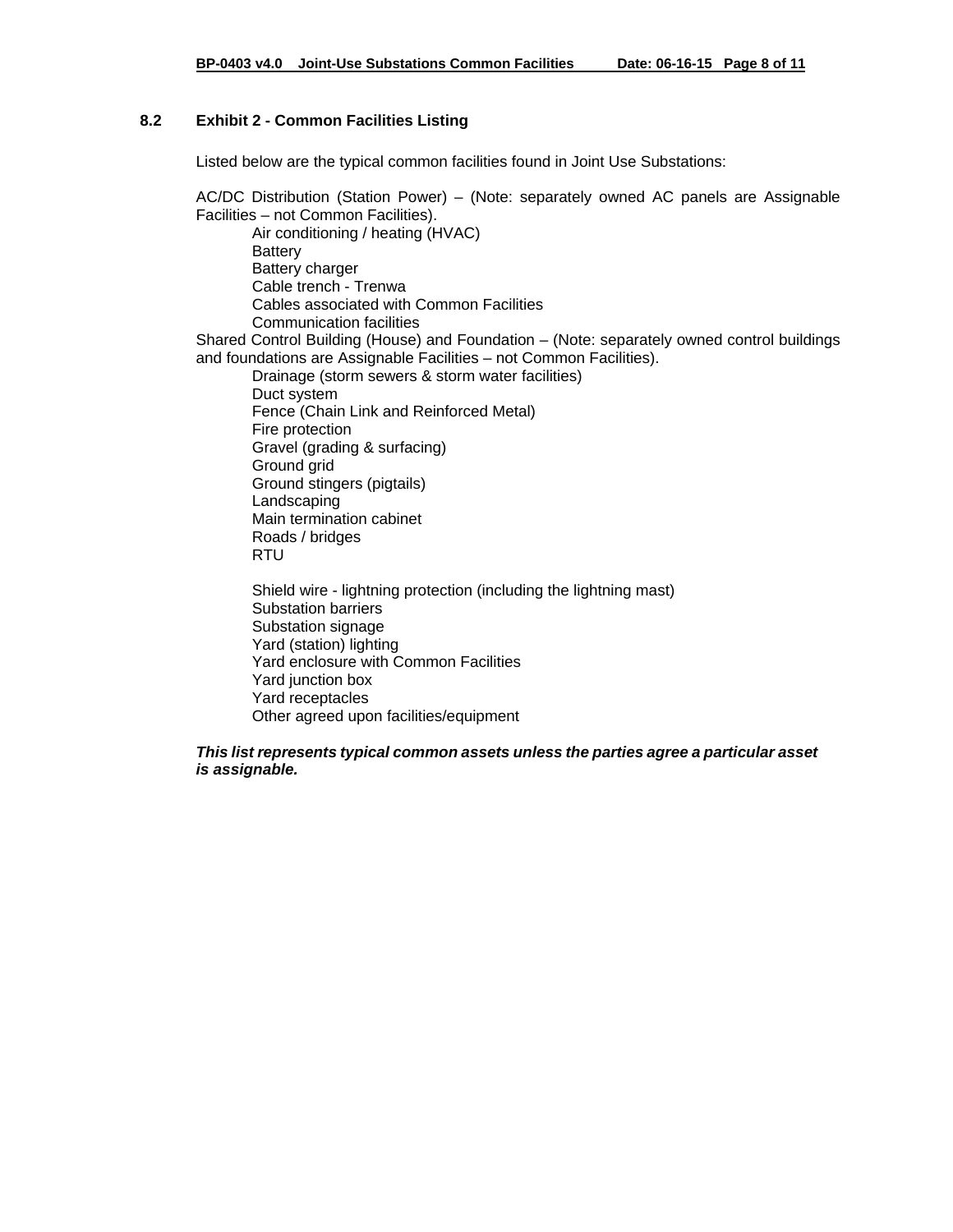## **8.3 Exhibit 3 – Listing of Common Facilities Substation Drawings**

Listed below are the types of Substation Drawings that typically show Common Facilities found in Joint Use Substations:

AC panel DC panel Control house layout Site layout Underground facilities Fence layout Ground grid layout One-line diagram 3 Line diagram Other drawings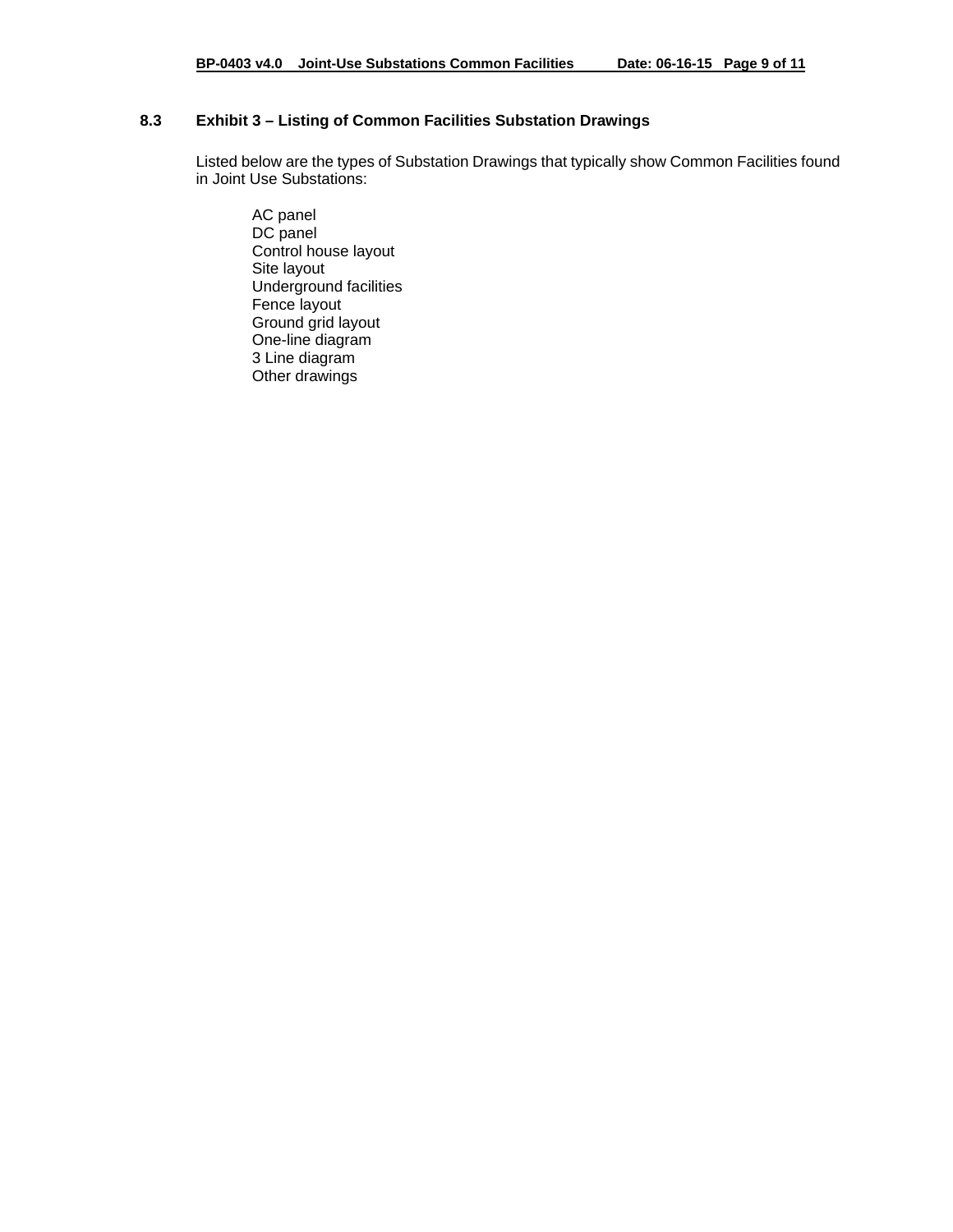## **8.4 Exhibit 4 – Examples Common Facility Calculations**

| <b>Common Facility Charge Calculation - Conveyed Substation</b> |                                                                                                 |                                          |                             |                |                                                                                                                                                                                                                                                                                   |
|-----------------------------------------------------------------|-------------------------------------------------------------------------------------------------|------------------------------------------|-----------------------------|----------------|-----------------------------------------------------------------------------------------------------------------------------------------------------------------------------------------------------------------------------------------------------------------------------------|
| 2012 Common Facility Calculation Based on 2011 Plant Data       |                                                                                                 |                                          |                             |                |                                                                                                                                                                                                                                                                                   |
|                                                                 | Substation Name                                                                                 | Substation B                             |                             |                |                                                                                                                                                                                                                                                                                   |
|                                                                 | State                                                                                           | WI                                       |                             |                |                                                                                                                                                                                                                                                                                   |
|                                                                 | <b>Billing Month</b>                                                                            | December 2012                            |                             |                |                                                                                                                                                                                                                                                                                   |
|                                                                 |                                                                                                 |                                          | <b>Distribution</b>         | Total          |                                                                                                                                                                                                                                                                                   |
| $\mathbf{1}$                                                    | Original Cost of Identifiable                                                                   | Transmission<br>\$1,175,621.73           | \$962,065.17                | \$2,137,686.90 | Description<br>The Original Cost of Identifiable Plant includes the                                                                                                                                                                                                               |
|                                                                 | Plant as of 06-30-11                                                                            | (ATC provides<br>this)                   | (Customer<br>provides this) |                | installed Cost of all distribution / transmission assets<br>located within the ATC-owned substation facility. This<br>does NOT include common assets.                                                                                                                             |
| $\overline{2}$                                                  | Ratio                                                                                           | 55.0%                                    | 45.0%                       | 100.0%         | The ratio is the percentage of total identifiable plant<br>owned by each utility in the substation (Calculated).                                                                                                                                                                  |
| 3                                                               | Original Cost of<br><b>Common Facilities</b><br>as of 06-30-11                                  | \$196,752.27<br>(ATC provides<br>this)   |                             |                | For Transmission, this represents the installed<br>cost of assets designated as Common Facilities.<br>The Distribution value is assumed to be zero at<br>an ATC-owned substation.                                                                                                 |
| $\overline{4}$                                                  | Original Cost of<br><b>TAXABLE Common Facilities</b><br>as of 06-30-11                          | \$19,954.40<br>(ATC provides<br>this)    |                             |                | For Transmission, this represents the installed<br>cost of taxable assets designated as Common<br>Facilities. The Distribution value is assumed to<br>be zero at an ATC-owned substation.                                                                                         |
| 5                                                               | <b>Accumulated Depreciation</b><br>Recorded on Taxable Common<br>Facilities as of 06-30-11      | 4,158.11<br>\$<br>(ATC provides<br>this) |                             |                | For Transmission, this value is the depreciation<br>recorded to date on the taxable assets designated<br>as Common Facilities. The Distribution value is<br>assumed to be zero since the LDC would not own<br>common assets at an ATC-owned substation.                           |
| 6                                                               | Net Book Value of Taxable<br>Common Facilities as of 06-30-11                                   | \$15,796.29                              |                             |                | For Transmission, this represents the original cost<br>of the taxable common facilities less the depreciation<br>to date. The distribution value is assumed to be zero<br>since the LDC would not own or depreciate common<br>assets at an ATC-owned substation (Calculated).     |
| $\overline{7}$                                                  | Original Cost of NON-TAXABLE<br>Common Facilities as of 06-30-11                                | \$176,797.87<br>(ATC provides<br>this)   |                             |                | For Transmission, this represents the installed cost of<br>non-taxable assets designated as Common Facilities.<br>The Distribution value is assumed to be zero at an<br>ATC-owned substation.                                                                                     |
| 8                                                               | Accumulated Depreciation Recorded on<br>Non-Taxable Common Facilities<br>as of 06-30-11         | \$ 37,960.47<br>(ATC provides<br>this)   |                             |                | For Transmission, this value is the depreciation<br>recorded to date on the non-taxable assets designated<br>as Common Facilities. The Distribution value is<br>assumed to be zero since the LDC would not own<br>common assets at an ATC-owned substation.                       |
| 9                                                               | Net Book Value of Non-Taxable<br><b>Common Facilities</b><br>as of 06-30-11                     | \$138,837.40                             |                             |                | For Transmission, this represents the original cost of<br>the non-taxable common facilities less the depreciation<br>to date. The distribution value is assumed to be zero<br>since the LDC would not own or depreciate common<br>assets at an ATC-owned substation (Calculated). |
| 10                                                              | Return Component on Taxable<br><b>Common Facilities</b><br>(based on Net Book Value)            | \$<br>866.66                             |                             |                | The Return Component is determined by multiplying<br>the Total Cost of Capital by the Net Book Value of<br>taxable Common Facilities by the Customer's<br>ownership ratio (Calculated)                                                                                            |
| 11                                                              | Return Component on Non-Taxable<br><b>Common Facilities</b><br>(based on Net Book Value)        | 7.617.30<br>\$                           |                             |                | The Return Component is determined by multiplying<br>the Total Cost of Capital by the Net Book Value of<br>non-taxable Common Facilities by the Customer's<br>ownership ratio (Calculated).                                                                                       |
| 12                                                              | Depreciation Component on Taxable<br><b>Common Facilities</b><br>(Percent of Original Cost)     | \$<br>261.26                             |                             |                | The Depreciation Component is determined by<br>multiplying the Original Cost of taxable Common<br>Facilities by the Depreciation Rate by the Customer's<br>ownership ratio (Calculated).                                                                                          |
| 13                                                              | <b>Depreciation Component</b><br>on Non-Taxable Common Facilities<br>(Percent of Original Cost) | \$.<br>2.314.81                          |                             |                | The Depreciation Component is determined by<br>multiplying the Original Cost of non-taxable Common<br>Facilities by the Depreciation Rate by the Customer's<br>ownership ratio. (Calculated).                                                                                     |
| 14                                                              | Personal Property Tax (MI Only)                                                                 | \$<br>÷,                                 |                             |                | For Michigan substations, the common facilities owner<br>may recover a portion of personal property taxes on<br>common facilities. Use the appropriate tax rate.                                                                                                                  |
| 15                                                              | Sales Tax                                                                                       | \$                                       |                             |                | Sales tax rate as appropriate.                                                                                                                                                                                                                                                    |
| 16                                                              | Total Annual Facility Charge to be<br>Invoiced by ATC                                           | $\mathbf{s}$<br>11.060.03                |                             |                | Tenant Pays Owner. This field adds up the Return,<br>the Depreciation and the Sales Taxes (Calculated).                                                                                                                                                                           |

## **Example 1 – ATC as Substation Owner**